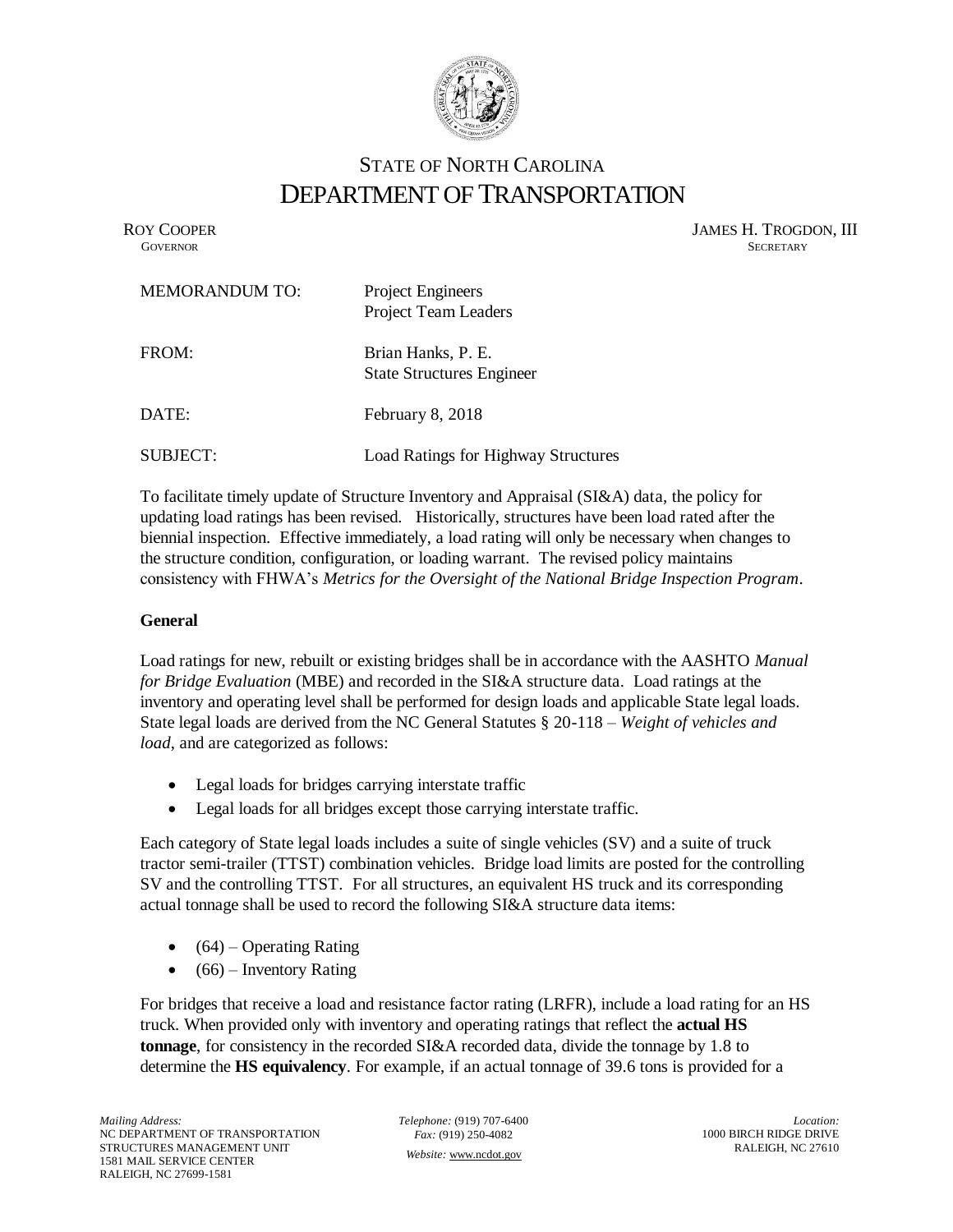given rating, divide the tonnage by 1.8 to determine the equivalent HS truck as follows: 39.6 tons  $\div$  $1.8 =$  HS 22.

The WIGINS application assists with managing the workflow from inspection to load rating and finally SI&A structure data updates. The application is programmed to route inspection reports for bridges that require a revised load rating to the responsible Field Operations Project Group.

### **Initial Load Rating**

For new and widened structures, an initial load rating sheet should be included in the structure plans. Refer to Section 6.9 of the Structures Management Unit (SMU) *Design Manual* for the requirements of the initial load rating.

When the initial inspection of a new or widened structure is approved by the Area Inspection Supervisor, the Field Operations Engineer shall review the initial load ratings prior to sending the structure data to SI&A. The review, at a minimum, shall consist of generating the initial load rating summary in WIGINS, documenting the basis for the initial load rating, and ensuring the inventory and operating ratings are provided in terms of an equivalent HS truck. A load rating shall be performed if the initial load rating sheet is omitted from the plans or the initial inspection reflects deviations from the plans were made to the structure during construction.

For reconstructed structures, use the information in the contract plans, the *Form for New and Rebuilt Structures* (Form 501), and the inspection report to perform an initial load rating for inventory and operating loads and applicable State legal loads.

The initial load rating will remain unchanged as long as there is no substantial change to the structural condition, configuration, or loading.

#### **Revised Load Rating**

To ensure a safe load rating for each bridge, a revised load rating after each inspection shall be provided for structures in poor condition. Structures with any general condition rating ≤ 4 are considered to be in poor condition. Structures with all general condition ratings  $\geq 5$  are considered to be in fair or good condition. The following SI&A structural data items define the condition of the structure:

- $(58) \text{Deck}$ .
- $\bullet$  (59) Substructure.
- $\bullet$  (60) Superstructure.
- $\bullet$  (62) Culvert.

To ensure the load rating for structures in fair or good condition reflect a safe load carrying capacity, a load rating shall be performed if any of the following are documented during a routine inspection:

- Current SV or TTST load posting  $\leq 18$  Tons
- Critical Finding or Priority Maintenance is assigned.
- Changes in structural configuration (crutch bents, additional primary members, changes to spacing of primary members, preservation work or repairs performed, etc.)
- Reconstructed bridge (with Form 501 documentation)